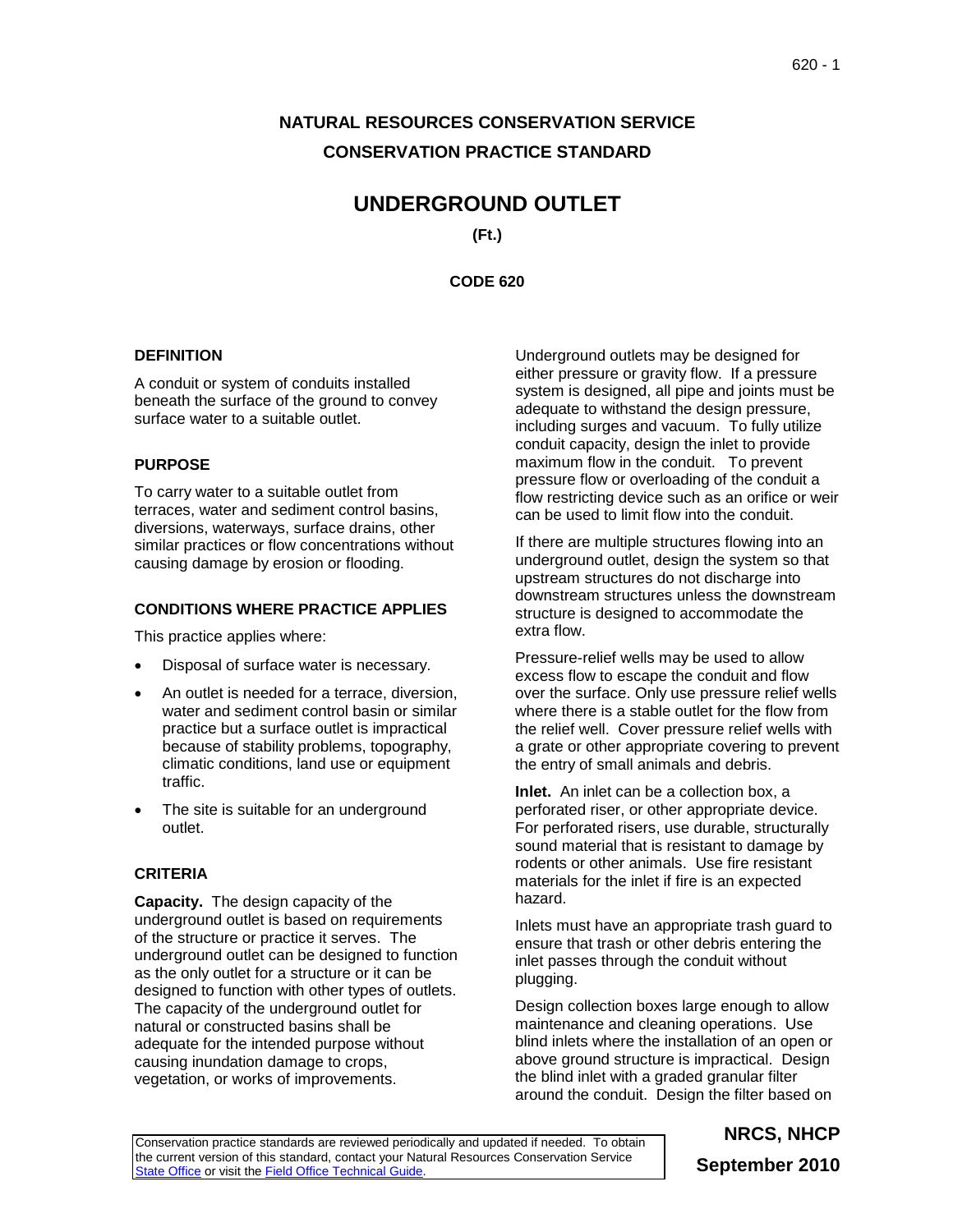the particle size of the surrounding soil and the desired flow rate. Refer to NEH Part 650, Engineering Field Handbook, Chapter 14 for the design of blind inlets.

**Conduit.** Underground outlets shall be conduits of tubing, tile or pipe. The minimum allowable conduit diameter is 4 inches. Design hydraulically smooth joints using materials and methods recommended by the manufacturer of the conduit.

The maximum design velocity must not exceed the safe velocity for the conduit materials and installation according to the conduit manufacturer's recommendation. Refer to Conservation Practice 606, Subsurface Drainage for design criteria for safe velocity.

If junction boxes and other structures are needed, design them to allow cleaning and other maintenance activities. Maintain a downward grade towards the outlet in all sections of the underground outlet.

**Materials.** Plastic, concrete, aluminum, and steel pipe shall meet the requirements specified in the applicable ASTM standard. All materials specified in Conservation Practice Standard (606), Subsurface Drains can be used for underground outlets. Materials must meet applicable site specific design requirements for leakage, external loading, internal pressure or vacuum.

Underground outlet conduits can be perforated or nonperforated, depending on the design requirements. Use a filter fabric wrap (sock) or appropriately designed granular filter if migration of soil particles into the conduit is anticipated. Design the filter based on the particle size of the surrounding soil to prevent rapid clogging of the filter. Refer to Conservation Practice 606, Subsurface Drainage for criteria for the design of filter media. Protect all exposed plastic materials from degradation due to exposure to sunlight.

**Outlet.** The outlet must be stable for anticipated design flow conditions from the underground outlet. Design the underground outlet for water surface conditions at the outlet expected during the design flow conditions.

The outlet must consist of a continuous 10 foot section or longer of closed conduit or a headwall at the outlet. If a closed conduit is used, the material must be durable and strong enough to withstand anticipated loads,

including those caused by ice. Do not design outlets to be placed in areas of active erosion. Use fire resistant materials if fire is an expected hazard. All outlets must have animal guards to prevent the entry of rodents or other animals. Design animal guards to allow passage of debris while blocking the entry of animals that cannot easily escape from the conduit.

**Stabilization.** Reshape and regrade all disturbed areas so that they blend with the surrounding land features and conditions. Revegetate or otherwise protect from erosion, disturbed areas that will not be farmed, as soon as possible after construction.

### **CONSIDERATIONS**

Pressure relief wells, if not properly covered, can present a safe hazard for people or animals stepping into the well. In addition, pressure relief wells can be easily damaged by field equipment. To prevent accidents mark the location of pressure relief wells with a high visibility marker.

The rapid removal of water through an underground outlet will affect the water budget where it is installed. It can reduce infiltration. It can increase or decrease peak flows to receiving waters and reduce long term flows into the same waters. Consider these long term environmental, social, and economic effects when making design decisions for the underground outlet and the structure or practice it serves.

If perforated pipe is used for the subsurface conduit, locate the practice so that it has a minimal effect to the hydrology of wetlands.

To prevent sediment from collecting in the conduit, underground outlets should be designed with a minimum velocity of 1.4 ft/sec.

Where perforated risers are used, often the risers are perforated below the surface of the ground to facilitate drainage. In this situation, if soil entry into the riser perforations is a problem, use an appropriately designed gravel or geotextile filter around the buried portion of the riser.

Seasonal water sources can be very important for migratory waterfowl and other wildlife. The use of a water control structure, on the inlet of an underground outlet during non-cropping times of the year, can allow water to pond in